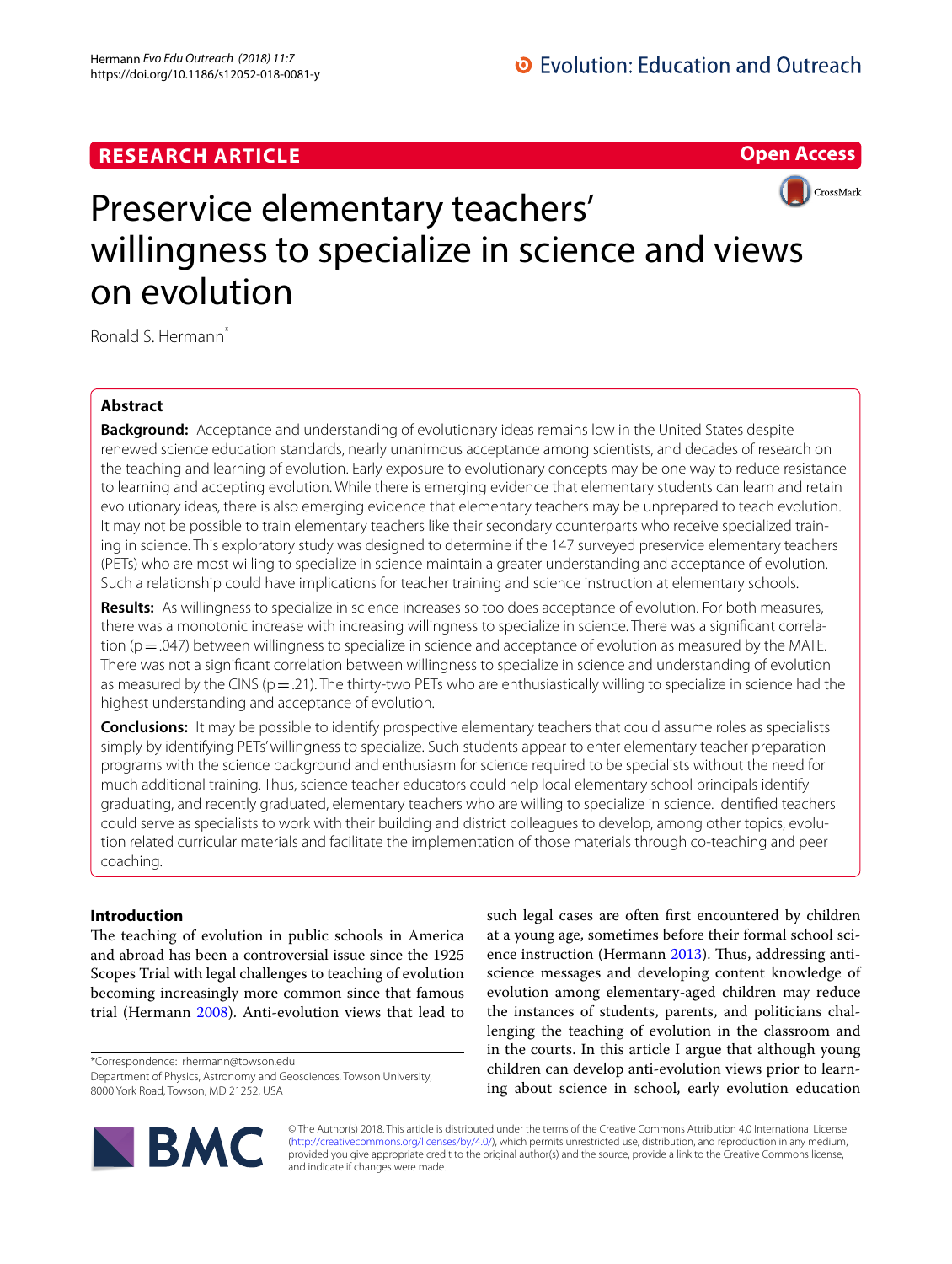experiences can help children better understand evolution. To do so, elementary teachers must possess an understanding of science and willingness to teach science to elementary level students. However, most elementary teachers complete a generalist model of training wherein they learn how to teach language arts, mathematics, science and social studies. Despite the generalist model, a subset of elementary teachers maintain a more specialized understanding of evolution (Hermann [2016\)](#page-10-2). Identifying this population of preservice elementary teachers (PETs) may provide a way to identify elementary teachers that could serve as specialists to work with school and district colleagues to develop, among other topics, evolution related curricular materials and facilitate the implementation of those materials through co-teaching and peer-coaching.

In this exploratory study I sought to determine if PETs who are willing to specialize in science are also the same subset of teachers that maintain a high understanding and acceptance of evolution. The findings suggest that determining which students in a generalist elementary teacher education program are most willing to specialize in science may help identify PETs with a greater understanding and acceptance of evolution than their counterparts. These teachers may play a crucial role in mitigating the anti-evolution views young children may develop prior to learning science in a formal school setting.

#### **Background**

Evolutionary thought can be traced back to ideas of the ancient Greeks, Romans, and Chinese. Among many others, Jean-Baptiste Lamarck, Alfred Russel Wallace, and Charles Darwin advanced those ideas and proposed additional ideas to explain the diversity of life. These advances led to the development of more refned knowledge about natural selection, inheritance and variation, survival and reproduction, and adaptation (Gregory [2009\)](#page-11-0). Our collective understanding of the diversity of life has been expanded upon greatly since the inception or those ideas and evolutionary ideas have become robust pillars of science to the point that not much in science makes sense except in the light of evolution (Dobzhansky [1973](#page-10-3)). Evolutionary theory provides scientists with the best explanation for the diversity and interrelatedness of species on earth and has been supported by empirical research across scientific fields ranging from anatomy to zoology. The scientifc community overwhelmingly accepts evolution (Wiles [2014](#page-11-1)) to the point that not only science and science education organizations support the teaching of evolution, but religious organizations have also written position papers supporting the teaching of evolution (Sager [2008](#page-11-2)).

Regardless of the refnement to the theory of evolution over last several decades, and major advances in numerous felds of science that support, and are supported by the theory of evolution, many Americans do not believe in or accept the theory of evolution (Barone et al. [2014](#page-10-4); Gallup [2014;](#page-11-3) Miller et al. [2006\)](#page-11-4), do not understand the theory of evolution (Gregory [2009;](#page-11-0) Pew Research Center [2015](#page-11-5)), and do not want the theory of evolution taught in America's public schools (Gallup [2005](#page-11-6)). Moreover, some science teachers do not believe in the theory of evolution (Kim and Nehm [2011;](#page-11-7) Nehm and Schonfeld [2007](#page-11-8)), do not possess a strong understanding of the theory of evolution (Dodick et al. [2010;](#page-10-5) Kim and Nehm [2011;](#page-11-7) Nehm et al. [2009](#page-11-9)) and avoid teaching evolution or teach alternatives to evolution in America's public schools (Nehm and Schonfeld [2007;](#page-11-8) Nehm et al. [2009](#page-11-9); Trani [2004\)](#page-11-10).

How could it be that despite a frm foundation of scientifc support for the theory of evolution, many Americans, including some teachers, do not understand evolution and/or maintain anti-evolution views? Classroom approaches to teaching evolution have fallen short of the level of rigor required for scientifc literacy (Glaze and Goldston [2015](#page-11-11)). The teaching of evolution has not been effective at changing the hearts and minds of Americans. One way to address the low acceptance and understanding of evolution among the public may be to begin developing a frm scientifc explanation of evolution during elementary level science instruction.

#### **Early evolution learning experiences**

Children are exposed to evolution during their elementary school years in the context of school, home, religious and media exposure (Donnelly and Akerson [2008\)](#page-10-6). Thus, it is possible for children to develop anti-evolution sentiments prior to entering middle and high school when more class time is devoted to science instruction. The primary source of resistance to evolution instruction is related to what children know before their exposure to science (Bloom and Weisberg [2007](#page-10-7)). Further, resistance to scientifc claims will persist into adulthood if those claims are contested in society and the resistance will be especially strong "if there is a nonscientifc alternative that is rooted in common sense and championed by people who are thought of as reliable and trustworthy" (p. 997). The attitudes of parents, family members, clergy, the general public, and media may all contribute to the views young children develop about evolution. The way in which these groups talk about evolution is a critical element in facilitating the development of students' views on evolution. In a series of three experi-ments, Harris et al. ([2006](#page-11-12)), sought to determine which entities (e.g. the Tooth Fairy, witches, fying pigs, germs, oxygen) children aged 4–8 years thought existed and on what basis they made the claim for existence. Since direct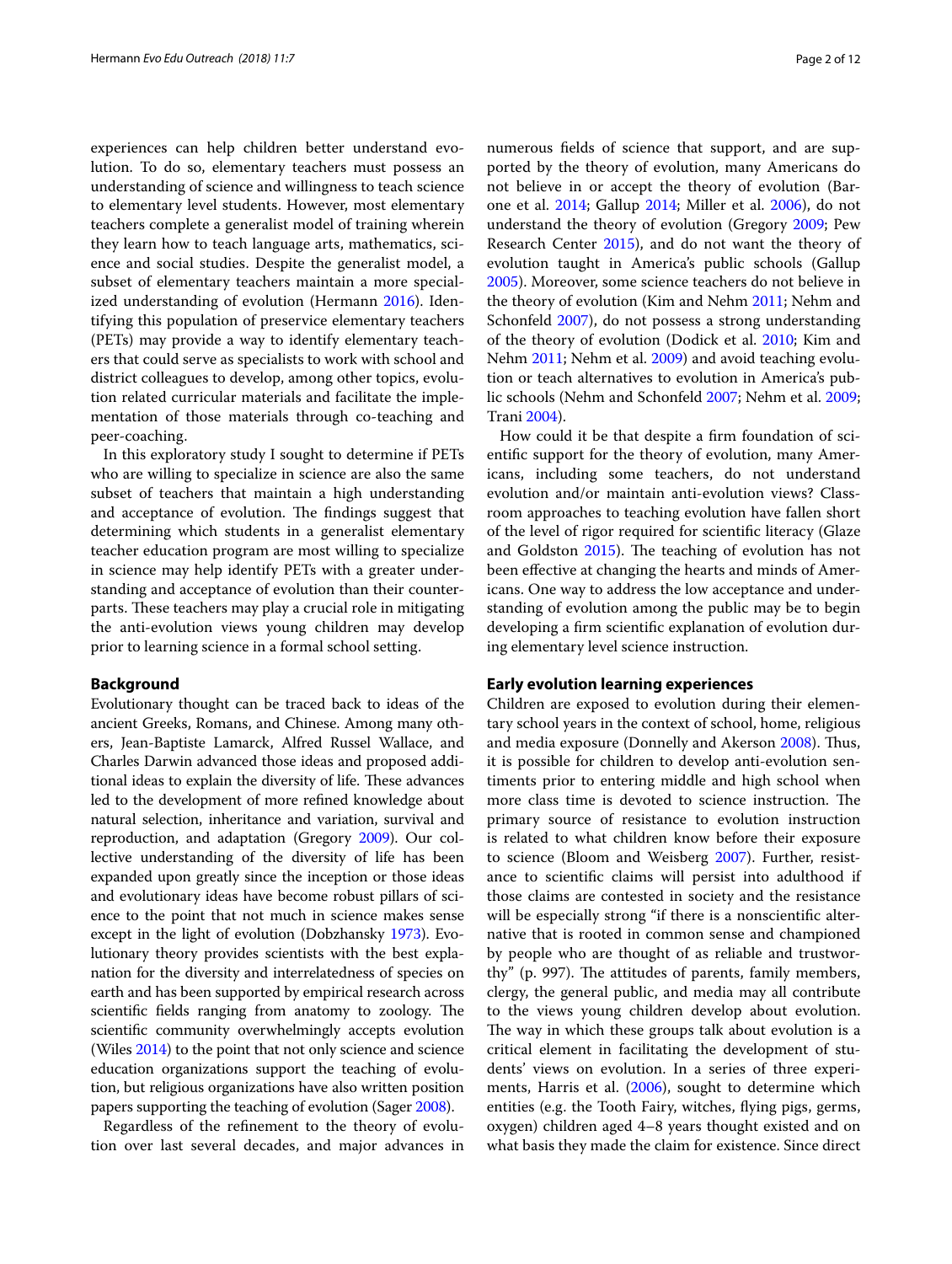observation of the entities examined is not possible, the researchers explored the role of other peoples' testimony about the entities. Harris et al. [\(2006](#page-11-12)) found that "children's beliefs vary with the level of testimonial support that they encounter, particularly from trusted sources such as parents" (p. 93). Moreover, in a series of studies among children aged 5–12 years, Evans ([2000\)](#page-11-13) concluded that 8–9 year-old children were likely to opt for creationist beliefs regardless of parental beliefs. However, children aged 10–12 years were able to provide evolutionary explanations, though they are more likely to be Lamarckian than Darwinian in nature. Evans [\(2001](#page-11-14)) study of 185 children and their mothers  $(n=92)$  indicated that not until their early adolescent years (11–13 years) were children ready to abandon creationist theories and adopt naturalistic explanations that violated their strongly held beliefs. This literature suggests that children may have developed ideas about evolution prior to receiving instruction about evolution in a science classroom, and once creationist ideas develop it can be difficult introduce ideas more in line with scientifcally accepted explanations.

Children who are exposed to anti-evolution messages may become adults who challenge the teaching of evolution as parents, teachers, school board members and political leaders. It is critically important that elementary students develop an understanding of science in order to evaluate anti-evolution messages when frst encoun-tered (Lombrozo et al. [2008](#page-11-15)). There is a promising line of research suggesting the elementary students can learn evolutionary principles and related ideas that are foundational to learning evolution.

Elementary level students have been the emphasis of several studies related to evolution education. Taken as a whole, this research indicates that elementary students are capable of learning evolutionary ideas when taught by highly trained instructors. Children 3–7 years old may develop a greater understanding of evolution by experiencing hands-on examples of life-span change when learning about within-species variation (Herrmann et al. [2013](#page-11-16)). Though creationist answers were found to be rare prior to instruction, evolutionist answers increased signifcantly after instruction among third grade students in Italy (Berti et al. [2015](#page-10-8)). Nadelson and Sinatra ([2009](#page-11-17)) developed and taught lessons on speciation and adaptation to kindergarten and second grade students in the United States using inquiry and modeling. The students efectively communicated an understanding of similarities and diferences of forearm structures. Fourth grade students were successfully taught "evolution readiness" which focused on adaptations, variation within species and inheritance of traits (Horowitz et al. [2013\)](#page-11-18). French elementary level students have successfully learned concepts such as animal classifcation, interrelationship trees, and a comparison of natural selection to intelligent design (Chanet and Lusignan [2009](#page-10-9)). Students in grades K-4 were able to understand complex topics like natural selection and genetic drift (Campos and Sa-Pinito [2013](#page-10-10)). Children aged 5–8 years applied basic principles of natural selection 3 months after receiving instruction utilizing a 10-page picture book about fctional mammals with different trunk thicknesses resulting from a climatic change (Keleman et al. [2014\)](#page-11-19).

Elementary teachers are well positioned to address misunderstandings and introduce scientifcally accurate conceptions. However, elementary teachers are not likely to have a background in science (Fulp [2002\)](#page-11-20) and they are less confdent about teaching science compared to other core subjects (Cochran and Jones [1998](#page-10-11)). Elementary teachers with less science background and less confdence of teaching science may be more likely to avoid controversial subjects. Unfortunately, the outcome of many K-8 science education programs, even graduate school programs, may be teachers who are uncomfortable teaching evolution despite the fact that they may be perceived as being adequately prepared (Nadelson and Nadelson [2010](#page-11-21)). There is a growing body of work that has been conducted suggesting elementary teachers lack the content knowledge to efectively teach evolution. Canadian pre-service elementary teachers lacked an understanding of even the most basic concepts of evolution with almost a third planning to avoid or having reservations about teaching evolution (Asghar et al. [2007](#page-10-12)). Greek primary school instruction has been reported to be inadequate to introduce the theory of evolution of organisms to children (Prinou et al. [2011](#page-11-22)).

So, what can be done to improve elementary evolution instruction? Not surprisingly, almost every publication on the matter concludes with a call for additional evolution content coursework (Asghar et al. [2007;](#page-10-12) Nadelson and Nadelson [2010](#page-11-21)). It is often recommended that preservice teachers receive more instruction on evolution (Berkman and Plutzer [2012;](#page-10-13) Moore [2004](#page-11-23)). Appropriate changes to the structure and content of curriculum, along with changes to textbooks and appropriate programs for the training of teachers to introduce evolution in the primary grades, may result in reduced anti-intuitive notions of students (Prinou et al. [2011\)](#page-11-22). However, Losh and Nzekwe ([2011](#page-11-24)) explained that elementary school science curriculums are already crammed with many other subjects and suggested that improving elementary education programs is limited to adding additional topics and activities into elementary education science methods classes. Others have called for a course in evolution for secondary science education majors and incorporating evolutionary content into required science content for elementary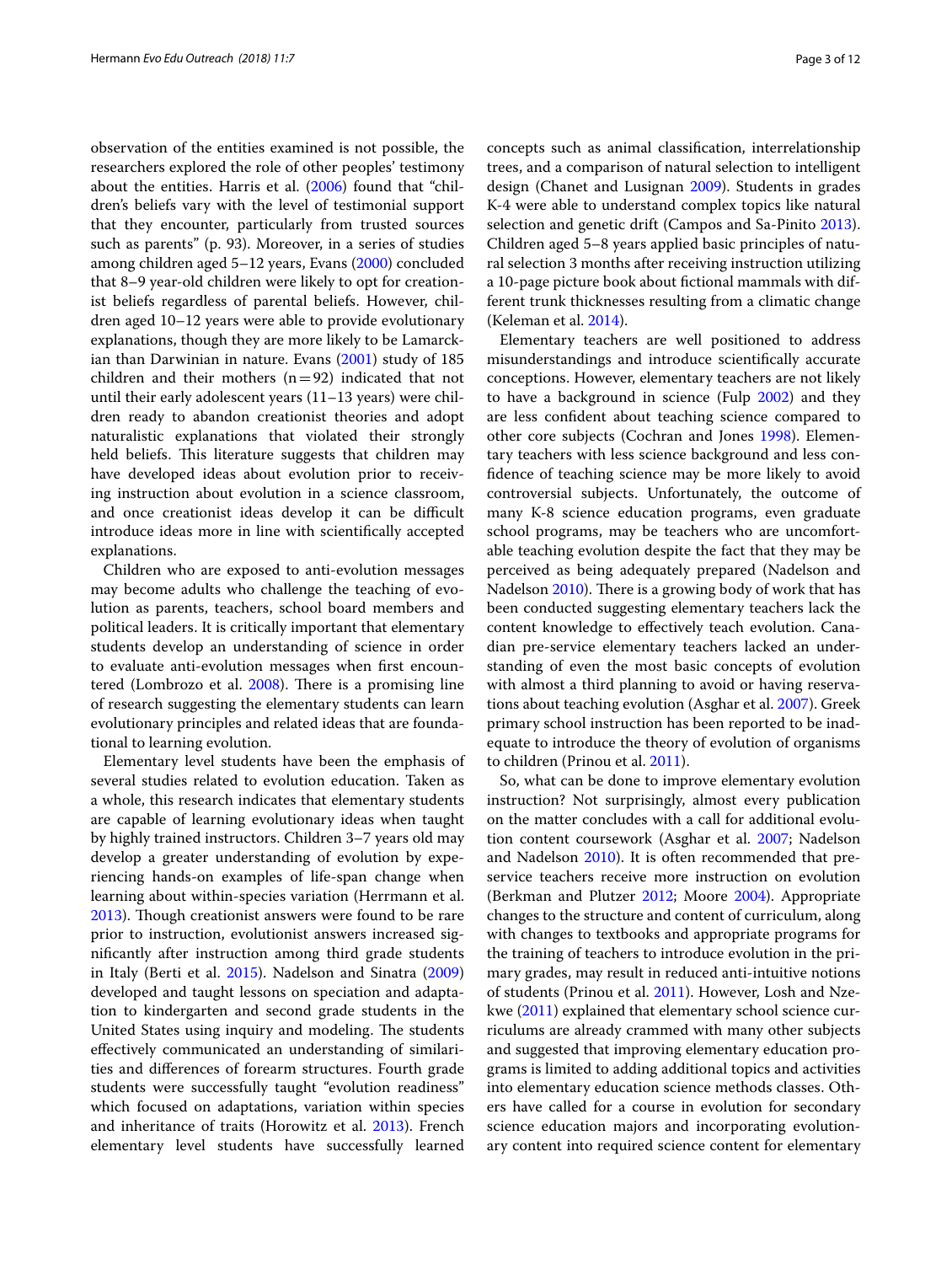majors (Fowler and Meisels [2010\)](#page-11-25). Teachers would be better prepared to teach evolution if they took standalone classes in evolution, worked in active research laboratories, and took a university course providing them the opportunity to explore the relationship of their faith to evolutionary science (Berkman and Plutzer [2012](#page-10-13)). I have discussed elsewhere (Hermann [2013](#page-10-1)) why this may not be practical given the fact that teacher education programs are already crowded and there is rarely ample room for additional science content or methods coursework. So how can more science instruction be added to teacher preparation programs? It may be that the structure of elementary teacher preparation programs provides a signifcant barrier to PETs receiving high quality, and an acceptable quantity of, science and science pedagogy instruction.

### **Structure of elementary education**

Gess-Newsome ([1999](#page-11-26)) provided a description of fve delivery models for elementary science instruction: classroom generalists, classroom science specialists, science support teams, departmentalization within grade levels and science specialists. Many elementary teacher preparation programs follow a generalist model with each teacher completing content and pedagogy courses in a multitude of subject matter such as reading, writing, mathematics, science, social studies, health, physical education and the fne arts (Gess-Newsome [1999](#page-11-26)). Research in this area has been limited, but the most recent study in 2013 indicated that only 10–16% of schools use science specialists either in place of, or in addition to, the regular classroom teacher (Banilower et al. [2013\)](#page-10-14). A variety of diferent models are often used, even within a single district, though science specialists may devote more time to science instruction than generalists (Schwartz and Gess-Newsome [2008](#page-11-27)).

In contrast to elementary schools, secondary schools are structured such that middle or high school teachers are almost unanimously responsible for specializing in one subject area for which they must be knowledgeable and in the case of science, they often specialize or major in one sub-discipline of science, usually biology, chemistry, earth-space science, or physics. To that end, preservice education requirements are dramatically diferent for elementary and secondary teachers, with the latter completing much more science-specifc coursework. For example, 40% of K-5 teachers reported having had four or fewer semesters of college level science (Weiss et al. [2001](#page-11-28)). The discrepancy between elementary and secondary teacher coursework is an artifact of the teacher preparation programs designed to match the generalist model most commonly employed in elementary schools. While some elementary schools may utilize a science specialist model, many of those specialists were assigned to that position by their principal regardless of their university coursework (Schwartz and Gess-Newsome [2008](#page-11-27)). Thus, the structure of elementary teacher education programs is often designed to prepare elementary education majors for a position as a generalist rather than a specialist in one content area. As such, it is to be expected that elementary teachers generally possess less science content knowledge than their secondary counterparts. In many cases this may be less of an issue, as elementary teachers are not expected to teach science concepts at a level requiring a highly sophisticated understanding of the concept that is achieved through greater coursework. However, with socioscientifc issues such as evolution, elementary teachers play a critical role in confronting misunderstandings and helping students to understand the diference between science and non-science. Young children with beliefs that run counter to evolution must come to understand why those ideas, while important, are not based in science and, therefore, not topics of school science instruction. Generalist teacher education programs may lack sufficient space for science content which could greatly hinder elementary teachers' willingness and ability to identify misconceptions, overturn those misconceptions and explain the diference between science and other ways of knowing about the world. Elementary teachers receive less university science instruction with 6% of elementary science teacher having not had any college science, 20% having had courses in one of three areas (life science, physical science or Earth science), 38% having had courses in 2 of the three areas and 36% had courses in all three areas (Banilower et al. [2013](#page-10-14)). Moreover, only 39% of elementary teachers feel very well prepared to teach science compared to 77% for mathematics and 81% for reading/language arts (Banilower et al. [2013](#page-10-14)).

While few studies have explored the diferences between science specialists and generalists, the results indicate that science specialist instructional planning was better aligned with reform-based practices (Schwartz et al. [2000\)](#page-11-29) and specialists devote more instructional time to science, have a better attitude toward science, and increased students state test achievement (Schwartz and Gess-Newsome [2008\)](#page-11-27). Science specialists may receive more science instruction and science related pedagogical knowledge than their generalist counterparts. However, some PETs enrolled in generalist programs maintain a high understanding of evolution and are accepting of the theory (Hermann  $2016$ ). The question remains as to whether those PETs with high understanding and acceptance of evolution are the same teachers most willing to specialize in science. In this study, I explored whether PETs in a generalist program who would be more willing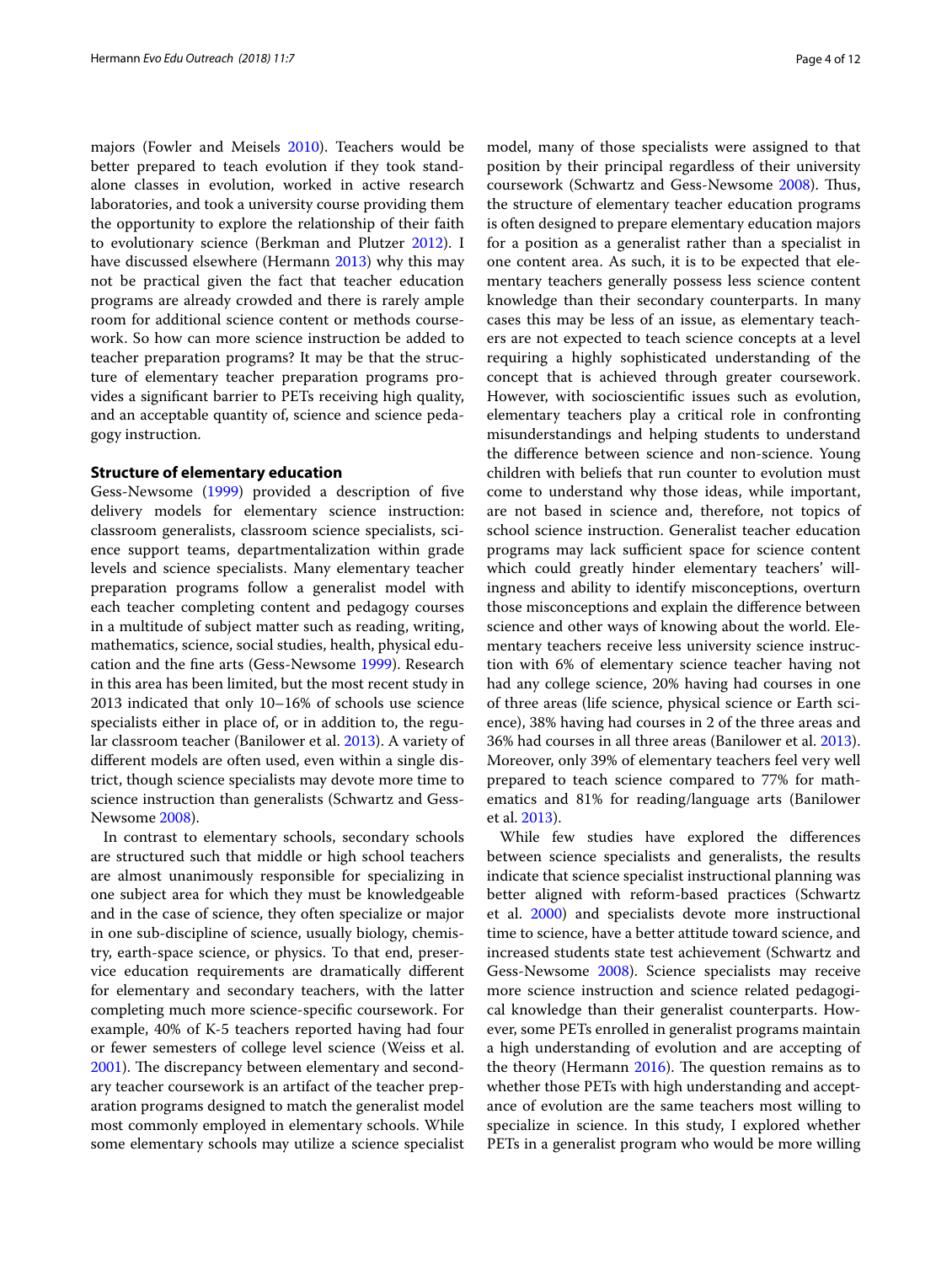to specialize in science also possessed a greater content knowledge of natural selection and were more accepting of the theory of evolution. This line of research could help science educators identify PETs who possess a more specialized view of science topics like evolution who are enrolled in generalist elementary teacher education programs. In turn, these majors could play a role in providing enhanced science instruction of all topics, including evolution.

### **Methods**

In this study I explored whether elementary education majors with more understanding and acceptance of evolution are also more willing to specialize in science. Put another way, I was interested in exploring whether PETs who are most willing to specialize in science content are also more accepting of evolution and maintain a stronger understanding of natural selection. I hypothesized that willingness to specialize in science may be correlated with acceptance of evolution and understanding of natural selection.

Preservice elementary teachers at a state university in the Mid-Atlantic region were invited to participate in a short, exploratory 35-item survey. PETs were asked to participate in the exploratory study by the course instructor and were informed that the study was approved by the Institutional Review Board and was a voluntary study that had no impact on their standing in the course. PETs at the university complete a science and mathematics semester during which they complete up to three science courses and one science pedagogy course with a feld placement at local elementary schools. PETs complete three science courses, only one of which, The Principles of Biology, includes the topic of evolution. The two other required science courses are a physical science class and a life science and an Earth space science course. Of these three science classes, only the biology contains direct instruction on evolution. The Earth Science provides minimal additional instruction on evolutionary ideas such as deep time and the history of Earth. The PETs were surveyed in the Earth science course. For all intents and purposes, PETs do not take any additional science coursework after this semester which occurs late in their 3rd year or early in their 4th year of study.

It was requested that all students enrolled in the class complete the survey, but the survey was not required, and students could decline to complete the survey. Surveys were completed by 147 PETs who were currently enrolled in elementary science methods classes. This population is 93.7% female and 83.9% consider themselves white. The remaining PETs identify with the following ethnicities: African American or Black (4.6%), Hispanic (4.0%),

unknown (3.4), two or more races (2.3%), and Asian or Pacifc Islander (1.7%).

The survey contained three sections related to preference to specialize in a specifc content area, understanding of natural selection and acceptance of evolution. The first section of the survey contained four questions which permitted participants to select their willingness to teach English Language Arts, Mathematics, Science and Social Studies on a 4-point scale including the following options: not at all willing, minimally willing, moderately willing, or enthusiastically willing. The PETs were enrolled in a program that provides a generalist training model in which they prepare to teach all four subjects. PETs were informed that the present generalist model at the university was not going to change and the survey was for research purposes only. This section also contained an item to determine the grade level they expected to teach upon graduation.

While the term evolution refers to a broad spectrum of ideas and processes, the elementary level next generation science standards are largely written around the principles of natural selection and align well with the fve facts and three inferences about natural selection as described by Mayr ([1982](#page-11-30)). As such, the teaching and learning of evolution is often highly focused on natural selection as is the focus of this study. The second section of the survey included the 10-item conceptual inventory of natural selection 2013 middle school version A (CINS-A) instrument which was modifed by Evans and Anderson ([2013](#page-11-31)) as a modifcation of the original CINS (Anderson et al. [2002](#page-10-15)). The CINS-A was selected for this study because it contains ten rather than twenty questions and is written at a level that may be more appropriate for this population of PETs. The CINS-A instrument returns a whole-number score between 0 and 10, and the higher score indicates a higher understanding of natural selection. In this study the reliability of the CINS-A was low (.313) which may be due to several factors including the low number of items the instrument contains. A low number of test items violates the assumption of tau-equivalence and will result in an underestimated reliability (Graham [2006\)](#page-11-32). Since each of the ten items on the CINS-A is designed to measure a diferent concept; the instrument may be more heterogeneous than homogeneous. When alpha is low due to poor correlation between items then some items should be revised or discarded. One way to fnd them is to compute the correlation of each test item with the total score and delete the items with low correlation (Tavakol and Dennick [2011](#page-11-33)). However, all ten items of the CINS-A are signifcantly correlated to the total CINS-A scores and nine items were signifcantly correlated at the .01 level.

The third section of the survey contained the 20-item measure of acceptance of the theory of evolution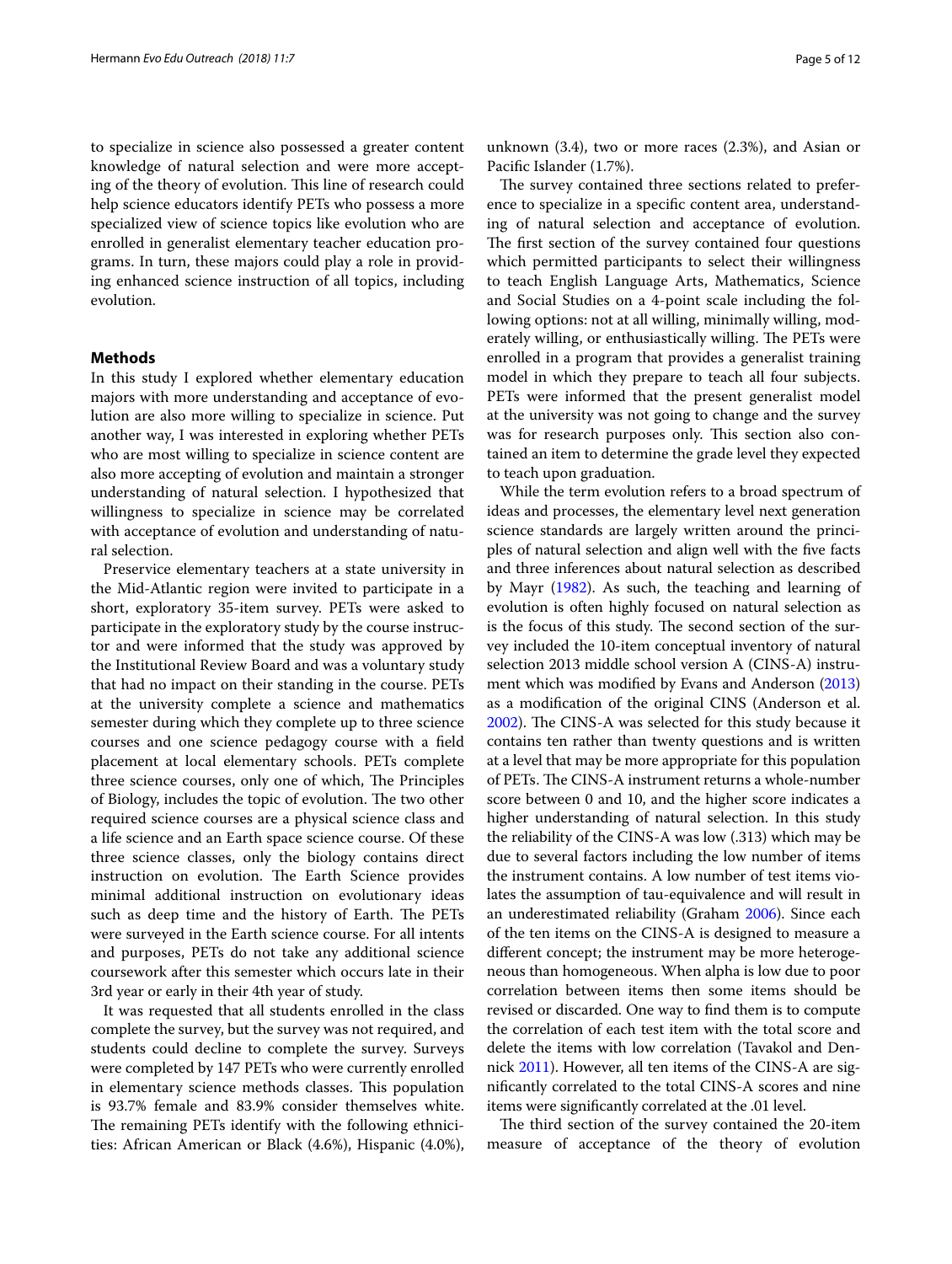(Rutledge and Warden [1999\)](#page-11-34). The MATE instrument returns a whole-number score between 20 and 100, and the higher score indicates a higher level of acceptance of evolution. The reliability of the MATE was .932 which is well within the acceptable range.

## **Results**

In this exploratory study I asked PETs how willing they would be to specialize in four diferent subject areas: (a) English language arts, (b) mathematics, (c) science, and (d) social studies (Table [1](#page-5-0)). PETs willing to specialize in science are also more willing to specialize in mathematics  $(r=.37, p \leq .01)$ . Likewise majors willing to specialize in English language arts were also more willing to specialize in social studies ( $r = .35$ ,  $p \le .01$ ). Among PETs most willing to teach mathematics there was a tendency to want to do so in higher grade levels  $(r=.19, p=.02)$ . There was no signifcant correlation between willingness to teach science and preference for teaching at a particular grade level.

Only 13 of the 147 PETs responded that they were not at all willing to specialize in science if provided the option, the lowest number for all four content areas. Thirty-two PETs responded that they were enthusiastically willing to teach science. Thirty-two of the PETs responded that they were not at all willing to teach social studies, the highest of the four content areas. The greatest number of PETs, forty-three, were enthusiastically willing to teach English language arts and only twenty-one were enthusiastically willing to teach social studies.

Sixty-six of the PETs expected to teach grades K-2 upon graduation and 72 expected to teach grades 3–5. Only six expected to teach grades 6–8 and the remaining three expected to teach pre-K.

There is a noticeable pattern of increased understanding of natural selection with increased willingness to specialize in science (Table [2](#page-5-1)). Preservice elementary teachers not willing at all to specialize in science maintained the lowest scores  $(4.08; SD=1.38)$  on the CINS-A which has a maximum score of 10. The CINS-A scores increased with each level of willingness to specialize in science and among those enthusiastically

<span id="page-5-0"></span>**Table 1 Frequencies of majors' willingness to specialize in each of the four elementary subject areas**

| Willingness to teach     | <b>ELA</b> | Math | Science | <b>Social studies</b> |
|--------------------------|------------|------|---------|-----------------------|
| Not at all willing       | 14         | 22   | 13      | 32                    |
| Minimally willing        | 30         | 43   | 49      | 40                    |
| Moderately willing       | 60         | 45   | 53      | 54                    |
| Enthusiastically willing | 43         | 37   | 32      | 21                    |
| Total                    | 147        | 147  | 147     | 147                   |

<span id="page-5-1"></span>

|                                                              |  |  |  | Table 2 Elementary education majors' understanding |  |  |
|--------------------------------------------------------------|--|--|--|----------------------------------------------------|--|--|
| of natural selection by willingness to specialize in science |  |  |  |                                                    |  |  |

| <b>Willingness to specialize</b> | n  | <b>CINS</b> |      |  |
|----------------------------------|----|-------------|------|--|
| in science                       |    | Mean        | SD   |  |
| Not willing at all               | 13 | 4.08        | 1.38 |  |
| Minimally willing                | 46 | 4.78        | 1.78 |  |
| Moderately willing               | 51 | 4.72        | 1.73 |  |
| Enthusiastically willing         | 32 | 5.00        | 1.83 |  |

willing to specialize in science the score was highest  $(5.00; SD=1.83)$ . As with acceptance of evolution those minimally willing to specialize in science scored slightly higher than those moderately willing to specialize in science, 4.78 compared to 4.72. Understanding of natural selection is not signifcantly diferent between any of the willingness to specialize in science groups  $(F_{3,137}=.870)$ ,  $p = .46$ ). Note that the increasing monotonic pattern was not found when comparing willingness to specialize in language arts, mathematics, or social studies with understanding of natural selection. There was not a significant correlation between willingness to specialize in science and understanding of evolution as measured by the CINS  $(r=.11, p=.21).$ 

Among this relatively small sample of 147 PETs, the average understanding of natural selection was 4.74/10. While the results of the CINS-A have not been reported as much as the original CINS, the CINS authors stated that undergraduates are expected to answer about 50% of the questions correctly and their sample scored 46.4% correctly (Anderson et al. [2002](#page-10-15)), which is similar to the CINS-A results in this exploratory study (47.4%). Figure [1](#page-6-0) shows a monotonic, but not signifcant, increase in understanding of evolution with increased willingness to specialize science. There was the greatest variation in CINS-A scores among those who were not at all willing to specialize in science.

The CINS-A contained 10 questions that measured understanding of natural selection and each question addressed a specific concept. The PETs surveyed were most likely (73.2%) to correctly answer the frst question related to biotic potential. They were least likely (9.8%) to correctly answer the sixth question related to the origin of variation. This question asked how different beaks frst appear in fnches. For this question, the PETs most frequently (74.1%) selected a response stating the beak size and shape happened because of their need to be able to eat diferent kinds of food. Several other questions indicated a lack of understanding of critical concepts of natural selection among the PETs as a group. Question 9 regarding change in populations was answered correctly by 35.7% of the PETs with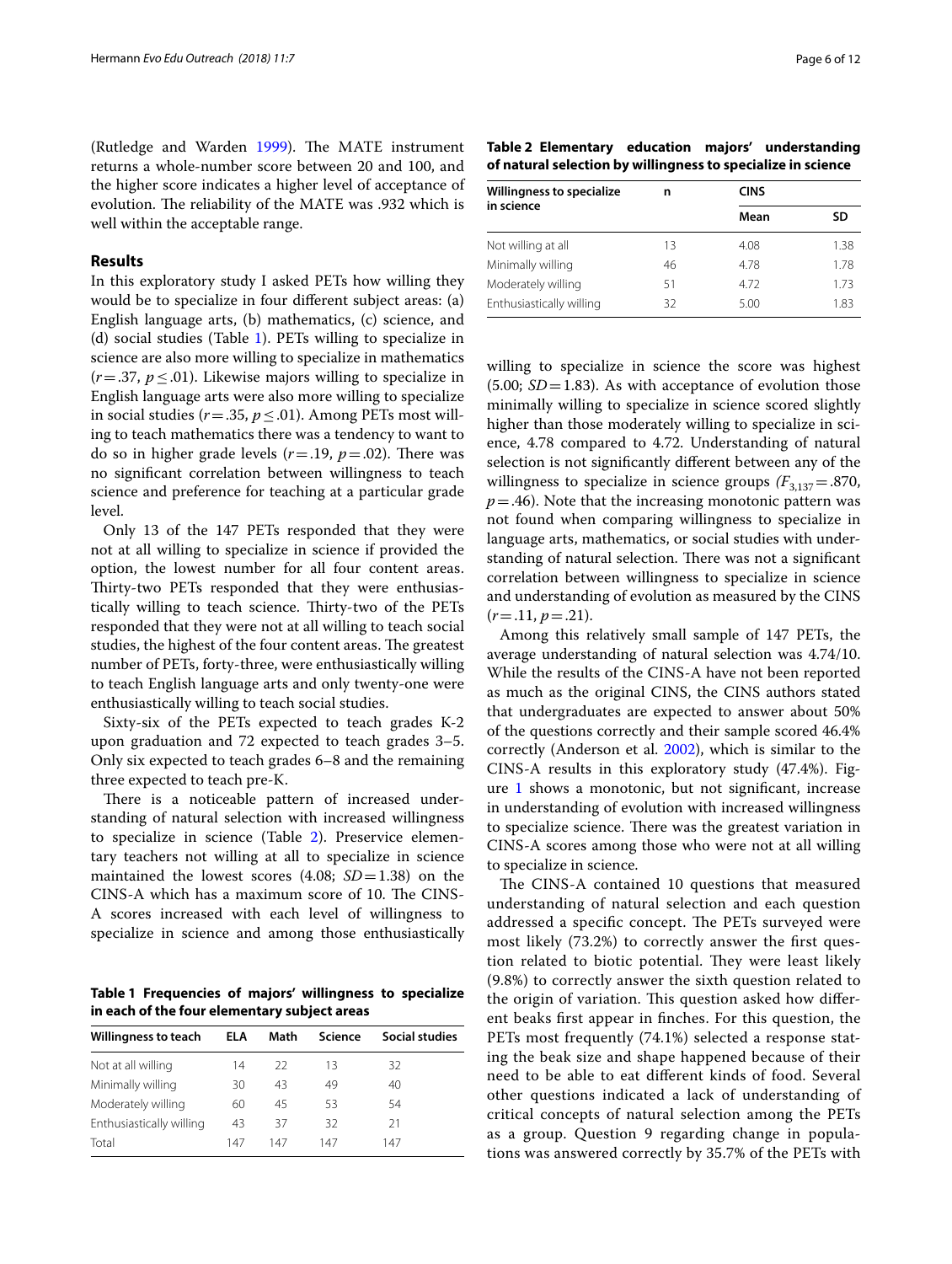

<span id="page-6-0"></span>incorrect answers fairly equally split among the three other options. Question 8 targeted the concept of differential survival. Only 36.6% of the PETs correctly answered this question, again with a fairly equal distribution across the other three answer options.

Among all 147 PETs surveyed, there was moderate acceptance (75.18/100) of evolution as measured by the MATE according to an acceptance level scale created by Rutledge and Sadler [\(2007](#page-11-35)). Table [3](#page-6-1) indicates that, with the exception of thirteen PETs not willing at all to specialize in science, acceptance of evolution increases with willingness to teach science.

<span id="page-6-1"></span>

| <b>Table 3 Elementary</b>                            | education | majors' | acceptance |
|------------------------------------------------------|-----------|---------|------------|
| of evolution by willingness to specialize in science |           |         |            |

| <b>Willingness</b>       | n  | MATE  |       | <b>Acceptance level</b> |
|--------------------------|----|-------|-------|-------------------------|
| to specialize in science |    | Mean  | SD    |                         |
| Not willing at all       | 13 | 74.00 | 14 28 | Moderate                |
| Minimally willing        | 49 | 73.06 | 1198  | Moderate                |
| Moderately willing       | 53 | 74.66 | 12.87 | Moderate                |
| Enthusiastically willing | 32 | 7975  | 13.19 | High                    |

Among those not at all willing to specialize in science there was moderate acceptance of evolution (74.00; *SD*=14.28). PETs enthusiastically willing to specialize in science are categorized as having high acceptance of evolution (79.75;  $SD = 13.19$ ) related to the three other categories which maintain a moderate acceptance (Rutledge and Sadler [2007](#page-11-35)). Acceptance of evolution is not signifcantly diferent between any of the willingness to specialize in science groups  $(F_{3,143}=1.882, p=.14)$ . There was a weak (*r*=.16), signifcant (*p*=*.047*) between willingness to specialize in science and acceptance of evolution as measured by the MATE.

Interestingly, among those willing to specialize in mathematics, there was also a monotonic increase in acceptance of evolution. As willingness to specialize in math increased, so too did the acceptance of evolution with means of 70.28, 74.49, 76.29, and 77.54, respectively. The positive, moderate significant correlation  $(r=.37, ...)$ *p*<.001) between willingness to specialize in science and willingness to specialize in math may account for this result. This pattern was not present for willingness to teach language arts or social studies.

Figure [2](#page-7-0) shows a slight monotonic increase in average acceptance of evolution with increased willingness to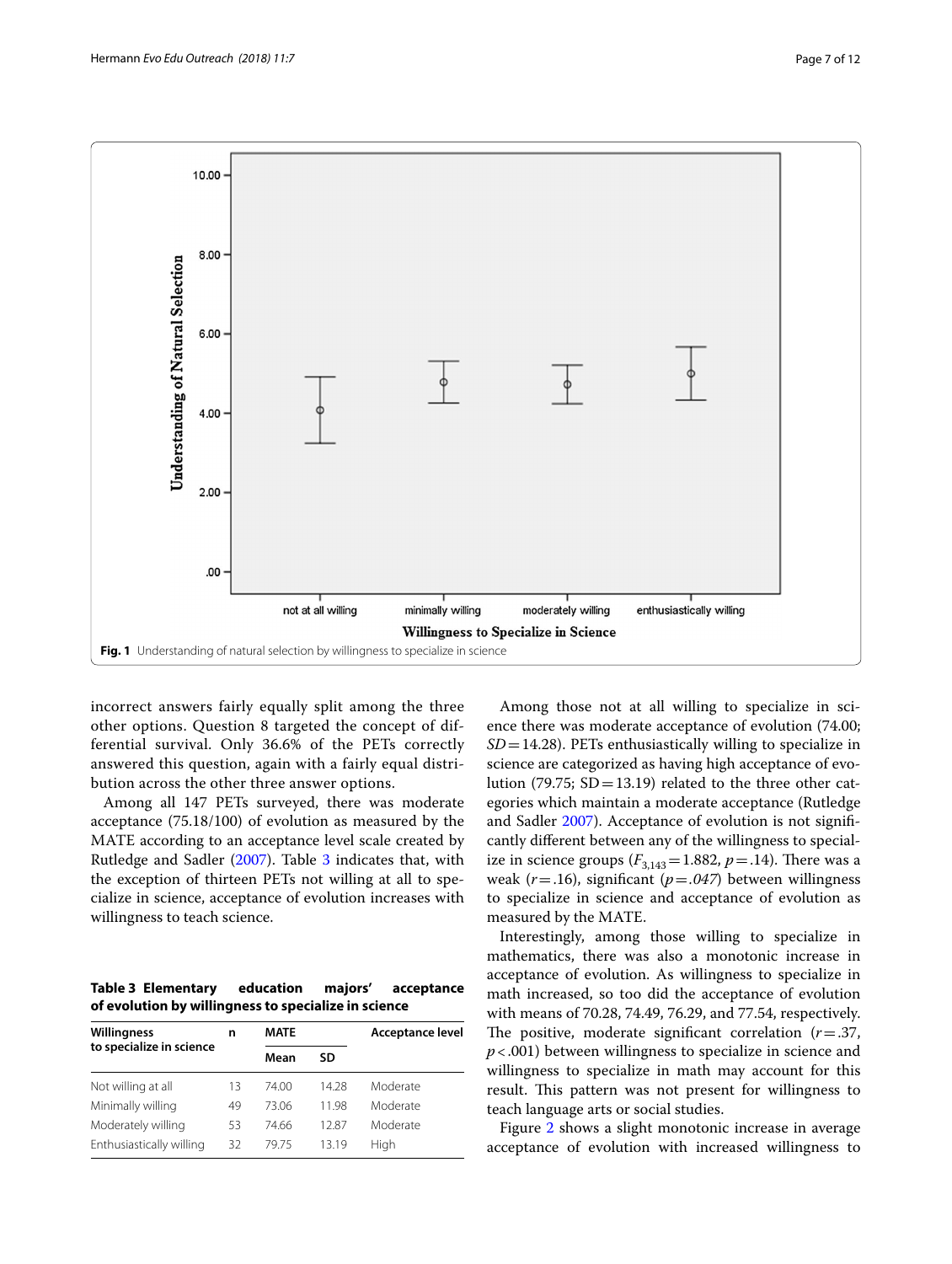



<span id="page-7-0"></span>specialize in science and the wide range of acceptance held by those who selected each category of willingness to specialize in science. There is great variation in acceptance among the thirteen PETs who are not at all willing to teach science. Similarly, there are some PETs with a moderate acceptance of evolution who are enthusiastically willing to specialize in science. However, most of those enthusiastically willing to specialize in science have a high acceptance.

Across the entire sample of PETs there was a signifcant relationship between acceptance of evolution and understanding of natural selection  $(r=.171, p=.043)$ . Some studies suggest there is not a relationship between acceptance of evolution and understanding of evolution (Bishop and Anderson [1990;](#page-10-16) Demastes et al. [1995](#page-10-17); Kahan [2015](#page-11-36); Lord and Marino [1993;](#page-11-37) Sinatra et al. [2003\)](#page-11-38), while others suggest such a relationship may exist (Deniz et al. [2008](#page-10-18); Johnson and Peeples [1987;](#page-11-39) Rutledge and Warden [2000](#page-11-40); Shtulman and Calabi [2012](#page-11-41)). This finding, though exploratory in nature, adds to the body of literature that suggests under some situations, for some populations, there may be a correlation between understanding or knowledge of evolution and its acceptance.

## **Discussion**

Among preservice elementary teachers in a generalist teacher education program, a subset of PETs maintain a high acceptance and understanding of evolution (Her-mann [2016](#page-10-2)). However, the extent to which these PETs are actually willing to focus more specifcally on the teaching of science is unknown. This study explored the extent to which PETs willing to specialize in science at the elementary level are also the PETs who maintain the greatest acceptance and understanding of evolution. Such a group of teachers could serve specialist roles in elementary schools. In a recent study of elementary schools employing a specialist model it was determined that principals flled specialist positions to retain a classroom teacher in the face of declining enrollment rather than based on special knowledge or experience teaching science (Levy et al.  $2016$ ). The findings of this study could have implications for helping principals make staffing selections for elementary science specialist positions, in addition to enhancing the teaching of evolution at the elementary level.

The number of PETs who were not at all willing to specialize in science was the lowest, even lower than those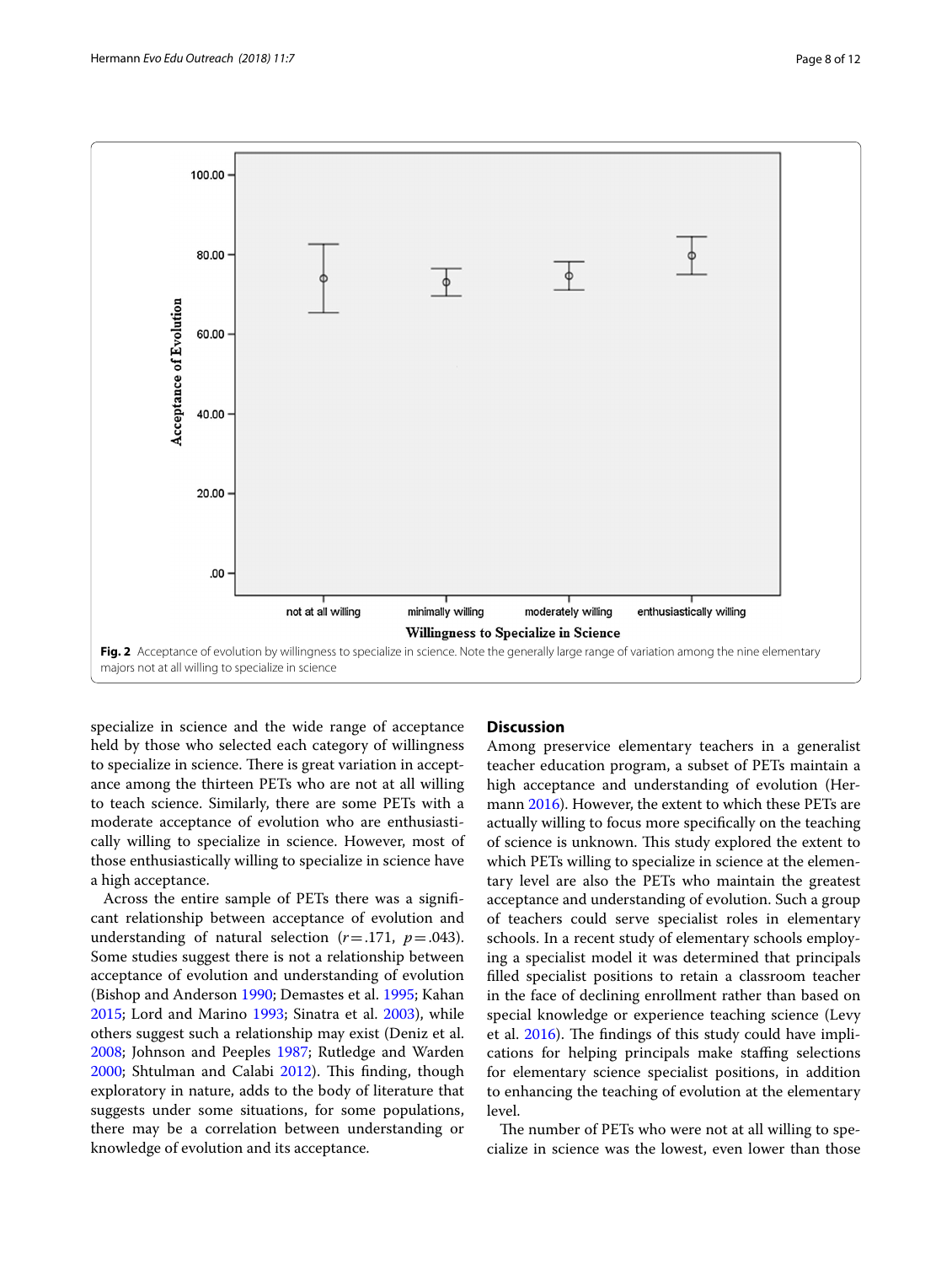not at all willing to specialize in English language arts, mathematics or social studies. Thus, despite reports that only 39% of elementary education majors feel very well prepared to teach science compared to 77% for mathematics (National Science Board [2014](#page-11-43)), 21.8% of PETs in this sample felt prepared enough that they were enthusiastically willing to specialize science and another 36.1% were moderately willing to specialize in science if given the opportunity. Within this sample, nearly 58% of the PETs were moderately or enthusiastically willing to specialize in science. However, during data collection on a follow-up project I spoke with several colleagues at universities with programs to prepare PETs to specialize in science who indicated there is a much lower number of students actually enrolled in such programs suggesting a disconnect between a perceived willingness and actionable enrollment. The results of this study suggest that a more feasible way to enhance elementary level instruction may be to identify PETs who already possess a willingness to teach to science and a high acceptance and understanding of evolution rather than trying to (a) better prepare all elementary teachers, including those reluctant to learn or teach about science topics like evolution or (b) develop elementary teacher education programs that require majors to specialize in one content area.

#### **Understanding of natural selection**

In this study, PETs understanding of natural selection increased monotonically, but not signifcantly, as PETs reported more willingness to specialize in science. This is an important fnding of this exploratory study as it suggests that a larger scale study with multiple measurements of understanding of natural selection and/or evolution is warranted.

Some PETs in a generalist teacher education program possess more specialized understanding of science content such as natural selection and those same PETs may also be willing to specialize in science. Further research is required to determine if there is a correlation between the two and the results of such a study could be benefcial for addressing evolution instruction at the elementary level in the future. The PETs in this exploratory study received minimal evolution instruction at the university level as a component of one course. They may, therefore, be recalling high school evolution instruction as well. This may account for some of the perceived misconceptions as the distractors for the CINS-A are misconceptions and careful consideration of the answer options is critical to selecting the most correct response. An increased understanding of natural selection does not, in and of itself, necessitate that these PETs will be more efective teachers of evolution than their counterparts. However, a lack of self-confdence in content knowledge leads teachers to deemphasize evolution (Rutledge and Mitchell [2002](#page-11-44)). Likewise, Berkman and Plutzer [\(2010](#page-10-19)) found a positive relationship between self-assessment of content mastery and more rigorous evolution instruction.

## **Acceptance of evolution**

There is a moderate level of acceptance of the theory of evolution among the entire sample of 147 PETs. Among the thirteen PETs who were not willing at all to specialize in science there was great variation in their level of acceptance ranging from 56 (low acceptance) to 100 (very high acceptance). Three of the thirteen scored in the very high acceptance range (89–100) of the acceptance level scale created by Rutledge and Sadler [\(2007](#page-11-35)) with scores of 100, 94 and 90. The scores of three PETs raised the mean score to 74.00. Interestingly, the PETs who had the highest acceptance score (100) and third highest (90) scored among the highest in understanding of natural selection with 6/10, but the PET with a 94 in acceptance scored a  $2/10$  in understanding of natural selection. This disparity may, in part, be explained by studies that have not found a relationship between understanding of evolution and acceptance of evolution (Deniz et al. [2008](#page-10-18); Rutledge and Sadler [2011\)](#page-11-45). Nevertheless, it is concerning that some individuals are highly accepting of evolutionary theory without a demonstrable understanding of evolutionary theory upon which to base their acceptance.

Beyond the variation in acceptance among those not at all willing to specialize in science, as willingness to specialize in science increases, acceptance of evolution also increases. Among the 32 PETs who are enthusiastically willing to specialize in science, acceptance of the theory of evolution was categorized as high according to the scale created by Rutledge and Sadler [\(2007\)](#page-11-35).

The results of this study indicate that the 32 PETs who are enthusiastically willing to specialize in science also have the highest level of acceptance of the theory of evolution. This finding presents a promising avenue for elementary evolution education as it suggests that some of the PETs in generalist teacher education programs may be more willing to teach evolution at the elementary level than their peers. This subset of PETs may not fit the previous profle of existing literature which suggests elementary teachers are uncomfortable teaching evolution (Nadelson and Nadelson [2010](#page-11-21)), lack an understanding of the most basic concepts of evolution (Asghar et al. [2007](#page-10-12)), avoid teaching evolution (Asghar et al. [2007](#page-10-12)), and inadequate at introducing evolution to young children (Prinou et al.  $2011$ ). That is to say, this smaller sub-group of PETs may be in far less need of additional evolution content coursework often prescribed by researchers (Asghar et al. [2007;](#page-10-12) Berkman and Plutzer [2012;](#page-10-13) Moore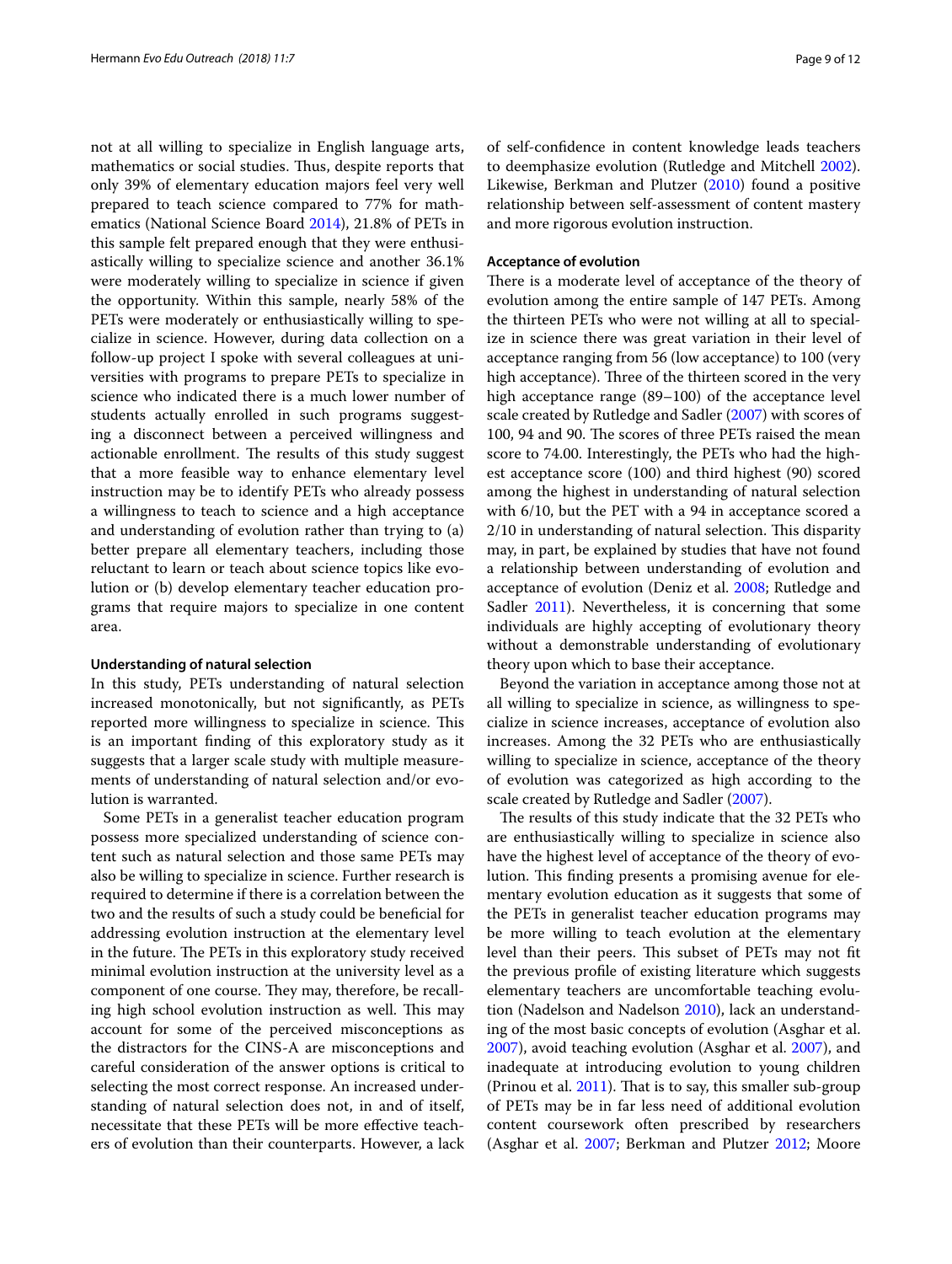[2004](#page-11-23); Nadelson and Nadelson [2010\)](#page-11-21). Therefore, they may be in a prime position to serve as a science specialist as an inservice elementary teacher. In a study of mathematics specialists, a content area where such specialization is more common, approximately 41% of the 105 schools surveyed determined specialists by self-nomination with another 22% being determined by the principal (Ger-reston et al. [2008](#page-11-46)). They also reported that  $\sim 88\%$  of 105 responding elementary school principals reported that specialist teachers become empowered and provide more efective classroom instruction. As such, this subset of PETs may be promising in flling specialist positions through self-nomination or the recognition of their principal and could provide more efective evolution education instruction.

#### **Limitations and implications for future research**

It remains to be seen whether PETs in a generalist program who are enthusiastically willing to specialize in science possess a greater understanding of natural selection and acceptance of evolution compared to PETs actually enrolled in a science specialist teacher education program. I have begun data collection to explore the similarities and diferences between PETs in generalist and specialist teacher education programs. However, there are very few majors in specialist elementary teacher education programs and data collection is ongoing.

This is an exploratory study, but further research is required to determine the extent to which those who are enthusiastically willing to specialize in science address evolution diferently, if at all, during elementary instruction as compared to their peers who identifed as less willing to specialize in science.

Though there are documented issues with the MATE and CINS instruments (Ha et al. [2015](#page-11-47); Nehm and Schonfeld [2008;](#page-11-48) Smith [2010;](#page-11-49) Wagler and Wagler [2013](#page-11-50)), they are nevertheless frequently used instruments in evolution education research. In this instance, the reliability of the CINS-A is very low, but since each item was found to be signifcantly correlated to the total score, this may just be due to the instrument only containing ten items. Additionally, the PETs surveyed may not have received instruction related to natural selection for a semester or two and the CINS-A may have served as more of a pretest than a posttest and Cronbach's alpha is generally lower on pretests.

The issues with the instruments was compounded by the relatively low sample size of 147 PETs, though this study served more as a proof of concept than a large-scale research study. Despite these limitations, the descriptive statistics indicate diferences among PETs when grouping them by their willingness to specialize in science. Though this trend may not be signifcant with the current sample size and instrumentation, this line of exploration warrants further research with a larger sample and, possibly, diferent instruments.

## **Conclusions**

Despite decades of research on the teaching and learning of evolution, there remains a great deal of misconceptions about evolution among the public and students of all levels (Gregory [2009](#page-11-0); Rice et al. [2015](#page-11-51)). A misunderstanding of evolution may be the result of, or is at least compounded by, the omission or watering down of evolution topics or inclusion of nonscientifc ideas like creationism or intelligent design (Berkman and Plutzer [2011](#page-10-20); Moore [2008\)](#page-11-52). As such, most students know very little about evolution and only retain what they need to pass exams but over time they often return back to their earlier ideas about evolution (Nehm and Schonfeld [2007\)](#page-11-8). It should be clear that well prepared instruction on evolution topics should be a consistent theme of science instruction across all grade bands to efectively educate students of all ages about how evolution works, the supporting evidence for evolution, and why alternatives to evolution are not considered science. Of critical importance is the early teaching of evolution during the elementary school years as children begin hearing antievolution messages early in their life (Hermann [2011](#page-10-21)). Since understanding evolution may infuence evolution acceptance (Nadelson and Sinatra [2009](#page-11-17); Wiles [2014](#page-11-1)), providing elementary students with foundational knowledge about evolution at this time may help combat antievolution messages and non-scientifc instruction.

While there is minimal research on elementary evolution instruction, what research there is suggests that elementary teachers are not well positioned to teach evolution. Elementary teachers may not be well prepared to teach evolution, accepting of evolution of understand evolutionary concepts at a sufficient level (Asghar et al. [2007](#page-10-12); Fowler and Meisels [2010;](#page-11-25) Nadelson and Nadelson [2010\)](#page-11-21). Completion of an evolution course has also been found to be a predictor of classroom time devoted to teaching evolution (Berkman et al. [2008](#page-10-22); Donnelly and Boone [2007\)](#page-10-23). Knowledge of evolution tends to increase with greater exposure to evolution (Kim and Nehm [2011;](#page-11-7) Moore et al. [2011\)](#page-11-53). However, there is likely little room in generalist elementary education programs to include additional coursework and competition among disciplines for what space might be available. While one solution is to provide specialist elementary education programs, such programs are rare and those that do exist contain few enrolled students.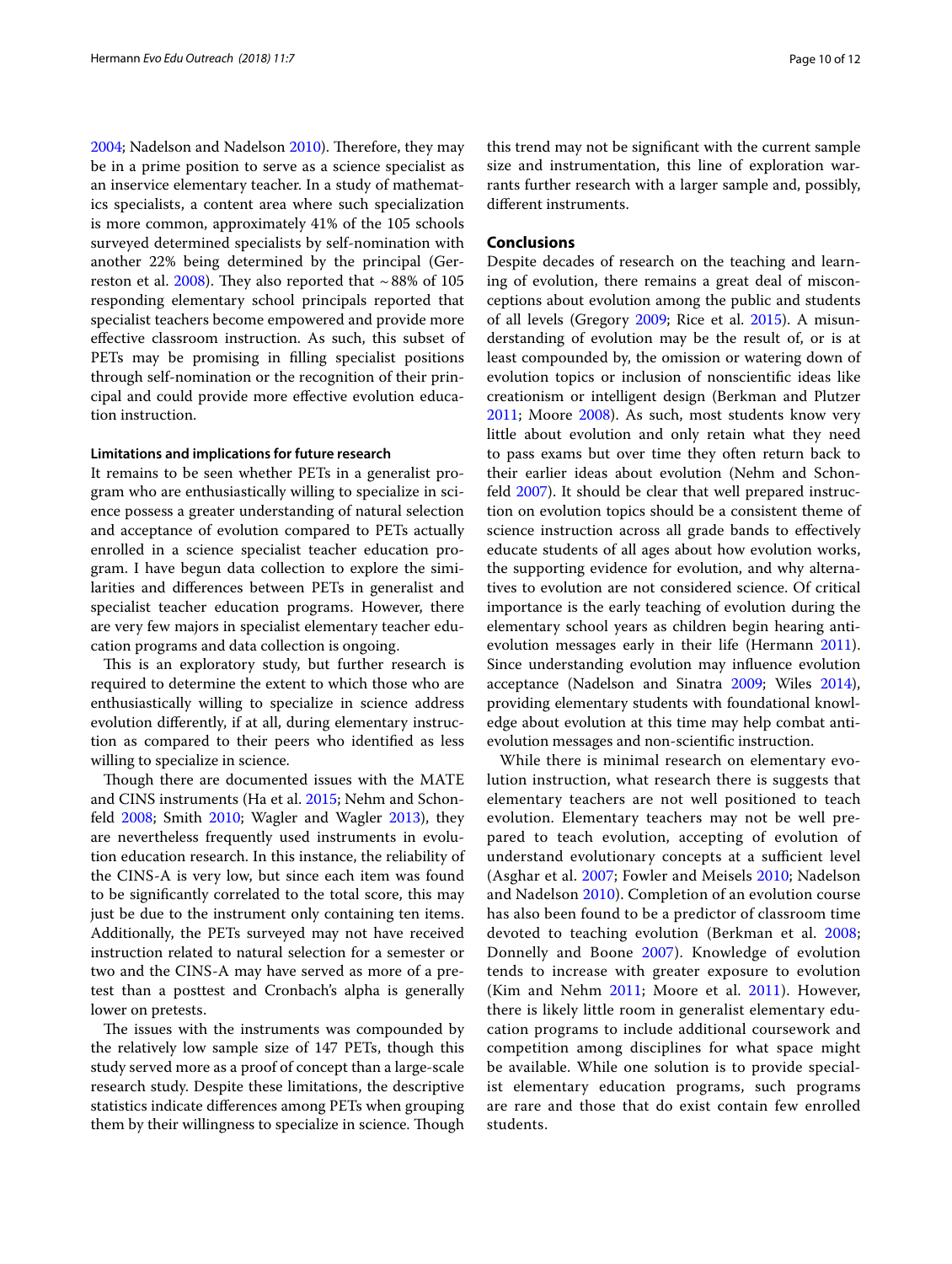Another solution is evident from this exploratory study. Some PETs in generalist programs, who are willing to specialize in science, also maintain greater levels of acceptance of evolution than their peers who are less willing to specialize in science. The results of this study suggest that by identifying PETs willing to specialize in science, we may also be able to identify PETs who possess a higher acceptance of evolution than their counterparts without any additional training or coursework. This population could serve as science specialists. Some elementary schools employ variations of the specialist model described by Gess-Newsome [\(1999](#page-11-26)). In a study on the use of mathematics specialists, a subject where the specialist model is more prevalent, principals reported selecting specialists based on: their students' test grades, self-nomination, by a discussion between the principal and teachers, and as a principal decision (Gerreston et al. [2008](#page-11-46)). Science specialists could develop curriculum, provide resources, offer professional development, deliver science instruction alone or in a co-teaching model, and serve as a coach or mentor to classroom generalists to enhance science instruction with such support resulting in higher quality science learning experiences for elementary children. (Schwartz and Gess-Newsome [2008](#page-11-27)). Thus, science teacher educators could help local elementary school principals identify graduating, and recently graduated, elementary teachers who are willing to specialize in science. Identifed teachers could serve as specialists to work with their building and district colleagues to develop, among other topics, evolution related curricular materials and facilitate the implementation of those materials through co-teaching and peer coaching. While it may not be feasible to provide specialist science content training to all preservice elementary teachers, it may be possible to utilize those who are already willing to specialize in science as they may also possess a greater understanding and acceptance of science concepts like evolution.

#### **Abbreviations**

CINS: conceptual inventory of natural selection; MATE: measure of acceptance of the theory of evolution; PET: preservice elementary teacher.

#### **Authors' contributions**

The author read and approved the fnal manuscript.

#### **Competing interests**

The authors declare that they have no competing interests.

#### **Consent for publication**

Not applicable.

#### **Ethics approval and consent to participate**

The (University Name Withheld for Review) Institutional Review Board for the Protection of Human Subjects (IRB) approved this research as exempt from general Human Participants requirements according to 45 CFR 46.101 (b)(2). Exemption Number: 14-X016.

#### **Publisher's Note**

Springer Nature remains neutral with regard to jurisdictional claims in published maps and institutional afliations.

Received: 23 February 2018 Accepted: 9 July 2018 Published online: 17 July 2018

#### **References**

- <span id="page-10-15"></span>Anderson DL, Fisher KM, Norman GJ. Development and evaluation of the conceptual inventory of natural selection. J Res Sci Teach. 2002;39:952–78.
- <span id="page-10-12"></span>Asghar A, Wiles JR, Alters B. Canadian pre-service elementary teachers' conceptions of biological evolution and evolution education. McGill J Educ. 2007;42:189–209.
- <span id="page-10-0"></span>Hermann RS. Evolution as a controversial issue: a review of instructional approaches. Sci Educ. 2008;17:1011–32.
- <span id="page-10-21"></span>Hermann RS. Breaking the cycle of continued evolution education controversy: on the need to strengthen elementary level teaching of evolution. Evol Educ Outreach. 2011;4:267–74.
- <span id="page-10-1"></span>Hermann RS. On the legal issues of teaching evolution in the public school. Am Biol Teach. 2013;75(8):538–42.
- <span id="page-10-2"></span>Hermann RS. Elementary education majors' views on evolution: a comparison of undergraduate majors understanding go natural selection and acceptance of evolution. Electron J Sci Educ. 2016;20(6):21–44.
- <span id="page-10-14"></span>Banilower ER, Smith PS, Weiss IR, Malzahn KA, Campbell KM, Weis AM. Report of the 2012 national survey of science and mathematics education. Chapel Hill: Horizon Research Inc.; 2013.
- <span id="page-10-4"></span>Barone LM, Petto AJ, Campbell BC. Predictors of evolution acceptance in a museum population. Evol Educ Outreach. 2014. [https://doi.org/10.1186/](https://doi.org/10.1186/s12052-014-0023-2) [s12052-014-0023-2.](https://doi.org/10.1186/s12052-014-0023-2)
- <span id="page-10-19"></span>Berkman MB, Plutzer E. Evolution, creationism, and the battle to control America's classrooms. New York: Cambridge University Press; 2010.
- <span id="page-10-20"></span>Berkman MB, Plutzer E. Defeating creationism in the courtroom, but not in the classroom. Science. 2011;331:404–5.
- <span id="page-10-13"></span>Berkman MB, Plutzer E. An evolving controversy: the struggle to teach science in science classes. Am Educ. 2012;36(2):12–7, 20–3, 40.
- <span id="page-10-22"></span>Berkman MB, Pacheco JS, Plutzer E. Evolution and creationism in America's classrooms: a national portrait. PLoS Biol. 2008;6(5):e124.
- <span id="page-10-8"></span>Berti AE, Barbetta, Toneatti L. Third-graders' conceptions about the origin of species before and after instruction: an exploratory study. Int J Sci Math Educ. 2015. [https://doi.org/10.1007/s10763-015-9679-5.](https://doi.org/10.1007/s10763-015-9679-5)
- <span id="page-10-16"></span>Bishop BA, Anderson CW. Student conceptions of natural selection and its role in evolution. J Res Sci Teach. 1990;27:415–27.
- <span id="page-10-7"></span>Bloom P, Weisberg DS. Childhood origins of adult resistance to science. Science. 2007;316:996–7.
- <span id="page-10-10"></span>Campos R, Sá-Pinto A. Early evolution of evolutionary thinking: teaching biological evolution in elementary schools. Evol Educ Outreach. 2013. [https](https://doi.org/10.1186/1936-6434-6-25) [://doi.org/10.1186/1936-6434-6-25.](https://doi.org/10.1186/1936-6434-6-25)
- <span id="page-10-9"></span>Chanet R, Lusignan F. Teaching evolution in primary schools: an example in French classrooms. Evol Educ Outreach. 2009;2:136–40.
- <span id="page-10-11"></span>Cochran K, Jones L. The subject matter knowledge of preservice science teachers. In: Fraser BJ, Tobin KG, editors. International handbook of science education. Dordrecht: Kluwer Academic Publishers; 1998. p. 707–18.
- <span id="page-10-17"></span>Demastes SS, Settlage JS Jr, Good R. Students' conceptions of natural selection and its role in evolution: cases of replication and comparison. J Res Sci Teach. 1995;32:535–50.
- <span id="page-10-18"></span>Deniz H, Donnelly L, Yilmaz I. Exploring the factors related to acceptance of evolutionary theory among Turkish preservice biology teachers: toward a more informative conceptual ecology for biological evolution. J Res Sci Teach. 2008;45:420–43.
- <span id="page-10-3"></span>Dobzhansky T. Nothing in biology makes sense except in the light of evolution. Am Biol Teach. 1973;35:125–9.
- <span id="page-10-5"></span>Dodick J, Dayan A, Orion N. Philosophical approaches of religious Jewish science teachers toward the teaching of 'controversial' topics in science. Int J Sci Educ. 2010;32:1521–48.
- <span id="page-10-23"></span>Donnelly LA, Boone WJ. Biology teachers' attitudes toward and use of Indiana's evolution standards. J Res Sci Teach. 2007;44:236–57.
- <span id="page-10-6"></span>Donnelly L, Akerson V. High school biology students' evolution learning experiences. In: Paper presented at the annual meeting of the national association for research in science teaching, Baltimore, Maryland; 2008.